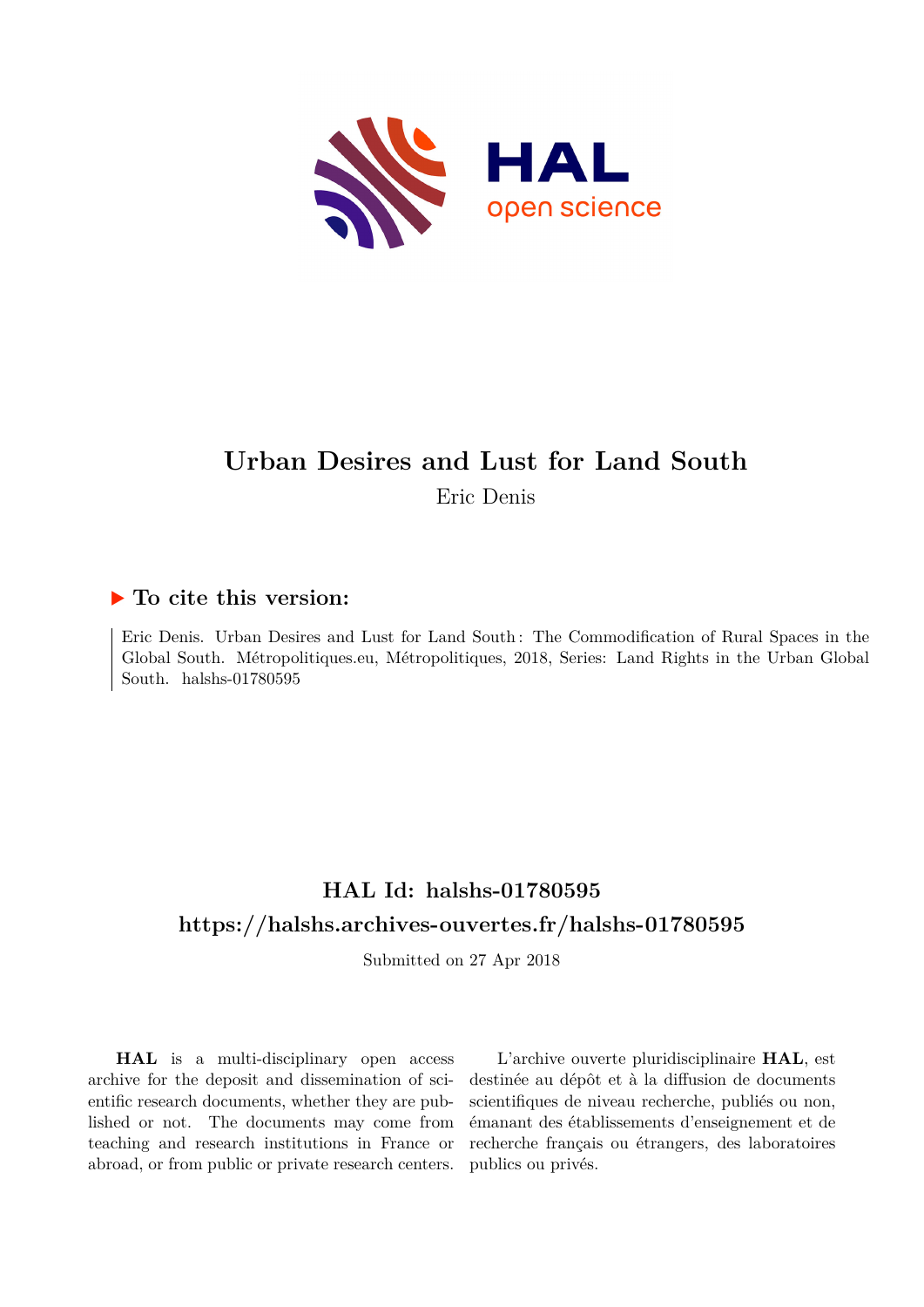

# **Urban Desires and Lust for Land**

**The Commodification of Rural Spaces in the Global South**

**Éric Denis** *Translated from the French by Oliver Waine*

#### **Series: Land Rights in the Urban Global South**

*In the Global South, vast swathes of periurban and agricultural land are being sold off and converted into financial windfalls. Éric Denis shows that the working classes also play a role in this commodification of land, giving rise to new means of producing the city. Moreover, this lust for land reveals these populations' desire to see the city expand and reach their doorstep.*

In emerging and developing countries, the commodification of land has become a fundamental driving force of urban production and economic growth. Turning land into profits is not the preserve of big institutional actors or private investors (whether local or international), though: it also concerns more modest forms of investment – in micro-parcels of land – just as much, if not more so when considered in terms of the total amount of land converted in this way and the number of inhabitants concerned. These micro-parcels are sold off and then subdivided for urban uses, mostly residential. Such capitalistic uses of land reflect an emerging type of city and allow us to observe the effects of a desire for urbanity that is shared far beyond formal city boundaries and is evident in the sale and purchase of plots of land in even the most remote villages, leading to a constant expansion of built-up areas. The rising value of this land, divided into lots to meet the potential needs of families with highly variable income levels, foreshadows the idea that the city will soon arrive at – and incorporate – these lots.

This is where urban desires reside. To be clear, we are not talking about a desire to migrate towards the bright lights of the city, but rather about a shared belief in the possible emergence of an urban society in the places where these people live, which in some cases are very far from existing cities. The rise in value of the innumerable parcels of land removed from agricultural use is based on the very widely shared conviction that an urban transition is imminent, alongside the possibility of a certain emancipation from local ties and affiliations (castes, extended families, clans, etc.), and on its anticipation by a very wide spectrum of actors that cannot be reduced to institutional investors and the richest families alone. This paper analyses the commodification of farmland through its transformation into urban land, and how even the poorest households seek to capture and realize the potential value of the parcels they own.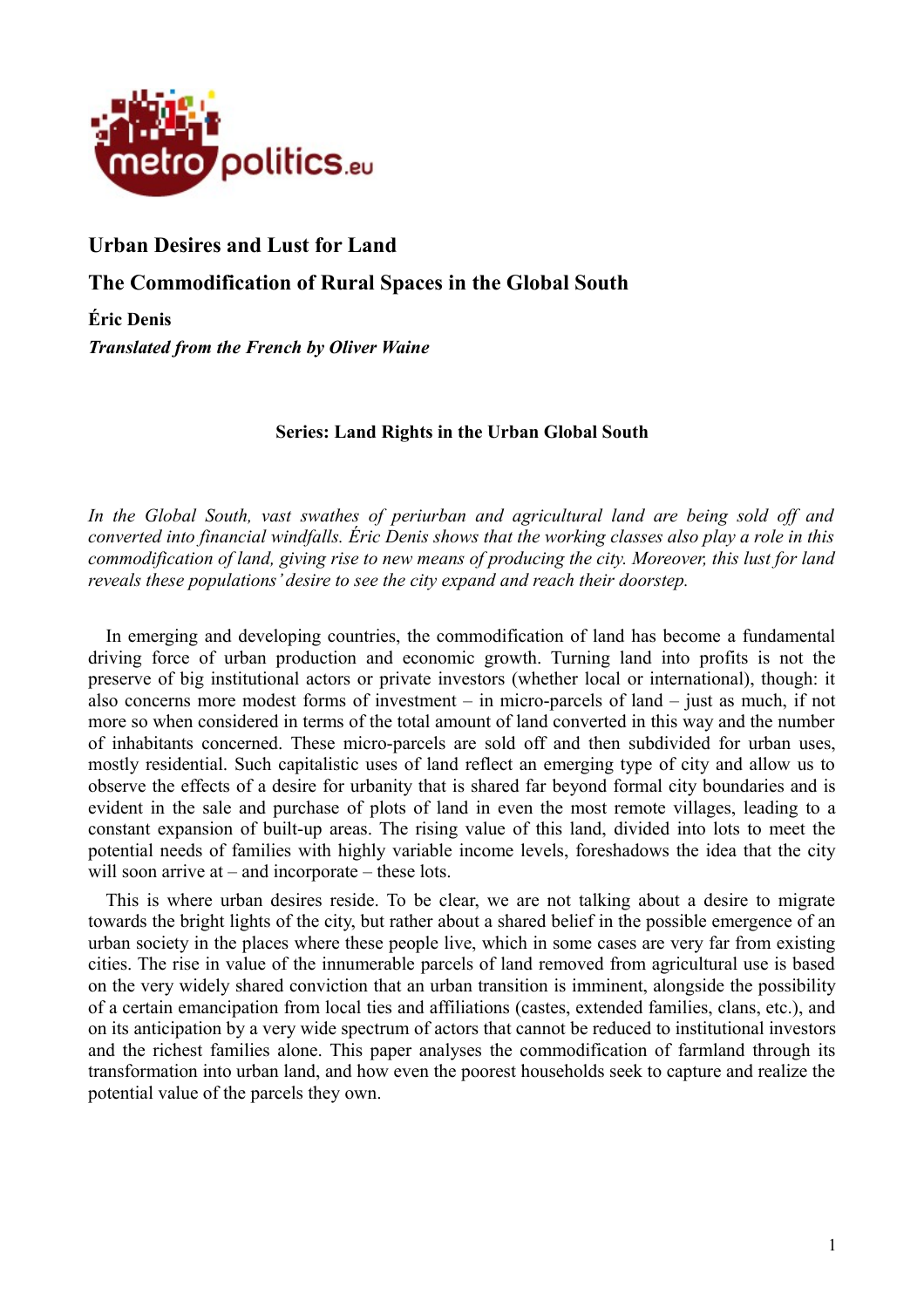**Figure 1. Sale of lots for development, Sri Kumaran Nagar project, Bahour, Puducherry, India, March 2015**



© Éric Denis.

#### **New forms of urban production in societies undergoing reconfiguration**

While the demographic growth of cities in the Global South is starting to slow down, the urban sprawl generated by these cities continues at a brisk pace, and is even accelerating. Indeed, the number of conversions of agricultural and rural land (including forests, wetlands and wasteland, and the commons as well as private property and resources) into plots for subdivision has skyrocketed following the liberalization of economies and adjustment measures associated with debt negotiations (1980s–1990s–2000s).

As a consequence of these macroeconomic transformations, new trends in terms of the production of cities and the (unequal and uncertain) reconfiguration of urban societies have become established:

- greater openness to foreign investors, who benefit from special regimes and offer exclusive, high-end products;
- the management and development (inventory, sale, rental) of public land holdings and the adoption of measures to attract investors, who are at the heart of a transition from the public government of cities to shared forms of governance that involve more and more private actors;
- a massive capitalization of land and real estate, at both institutional and individual levels (creation of land banks);
- the use of land as consideration (in the legal sense of the word) in exchange for credit expansion – and therefore money creation;
- the destruction or non-emergence of social protection systems and the failings of financial inclusion, health services and education services, leading to widespread uncertainty that encourages capitalization of gold and land;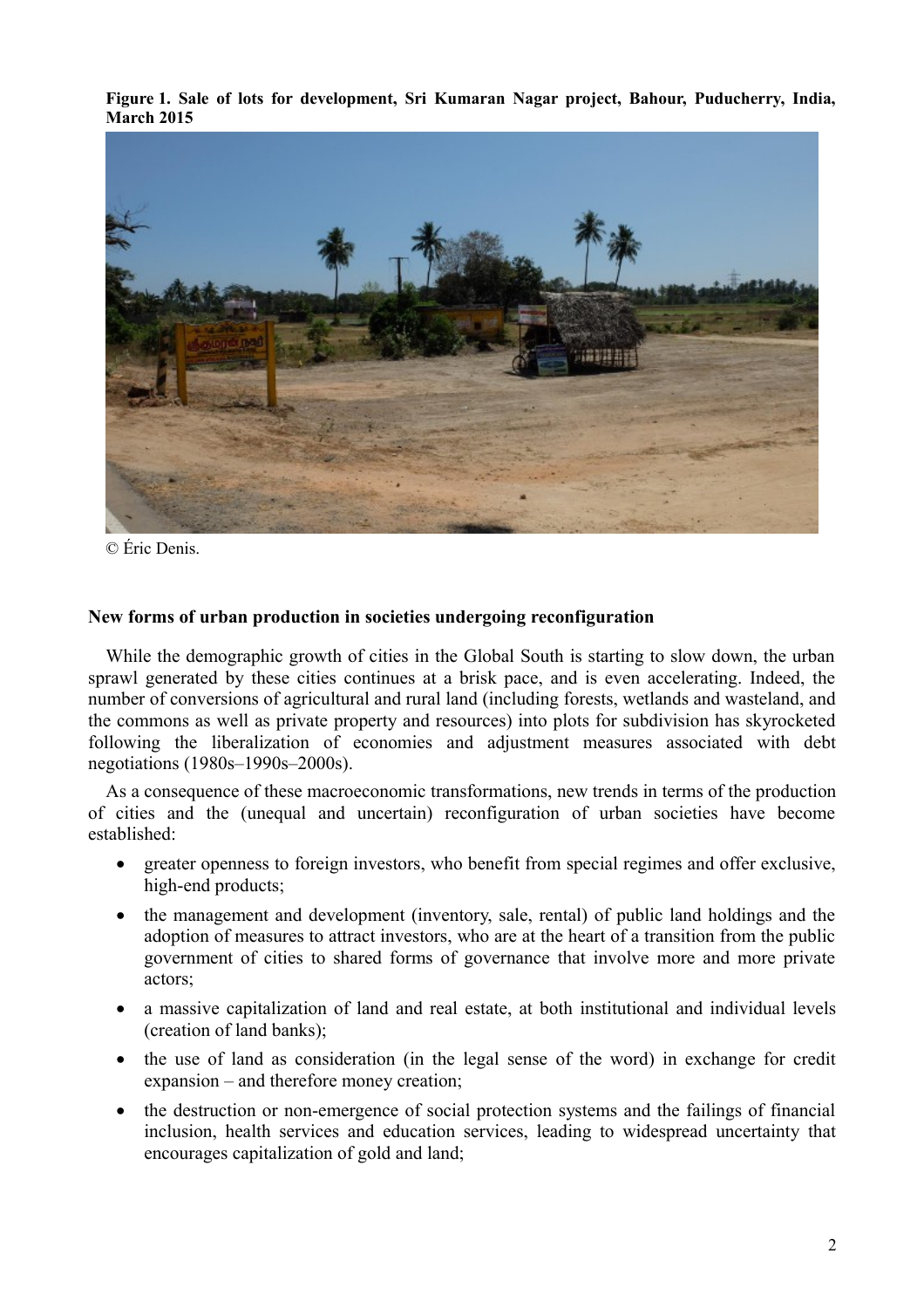• the expansion of informal neighbourhoods – through the occupation of public land or the illegal subdivision of private property – in response to a large-scale need for housing, in a context where public housing programmes have been comprehensively reduced.

These factors enable us to produce a clear, nuanced and contextualized diagnosis of the growing discrepancy between the slowdown in cities' demographic growth and the explosion of urban sprawl in the Global South (Denis 2011; Shatkin 2015; Aveline-Dubach 2015). For example, the number of new, empty dwellings – that have been the subject of transactions but are unoccupied – is often presented as a sign of a speculative economy and of the development of real-estate bubbles (Aveline 2008), by far the largest of which is currently the Chinese housing bubble. However, China is just one country among many others whose economic growth, methods of wealth accumulation, and urban transition are stimulated by the commodification of land.

#### **What is meant by "financialization of land"?**

The massive conversion of periurban land and the commodification of public holdings are as much a response to the funding needs of urban economies as to functional requirements (housing, providing services, producing goods), if not more so. Land ownership and the massive conversions that are extending and renewing forms of urban development are part of a profound transformation in the way cities are produced. These land conversions respond to the need to have something tangible (to use as consideration) in exchange for growth in credit. Accordingly, the financial sector imposes a form of capitalization (without development) of land. This is the case in particular for land banks belonging to large real-estate groups: they are used in a non-fungible and non-moveable way as security for lines of credit.

More generally, land is used as a means of accessing money in societies that have become highly unequal and where the precarity of forms of contractualized employment restricts access to credit. The production of the city, particularly in the Global South, takes place on this land in a context where the the future of the middle class is neither guaranteed nor stable. Land is one of the only forms of consideration available in exchange for wealth production, and therefore for credit approvals by banks. In this way, the use of land as a commodity to be captured, dumped on the urban market, and invested in has become established as the prime condition for the financialization of urban economies.

At the heart of land conversion for urban finance, several logics simultaneously come into play: creative destruction (through the conversion of farmland, natural environments and industrial wasteland), the privatization of common-pool resources (inducing the conversion of value into wealth) and the commodification of public property in the form of (total or partial) sales or (transferable or non-transferable) concessions. Land is appropriated for its financial value, for whatever it is worth on a market that sees it solely for its future uses and potential.

**Figure 2. Two projects by ANBU Real Estate: Sri Raghavendra Nagar (left) and Dr Abdul Kalam Nagar (right), Bahour, Puducherry, India, March 2015; plots measure 20 × 60 ft (6.1 × 18.3 m), or 1,200 sq. ft (111 m²) in total**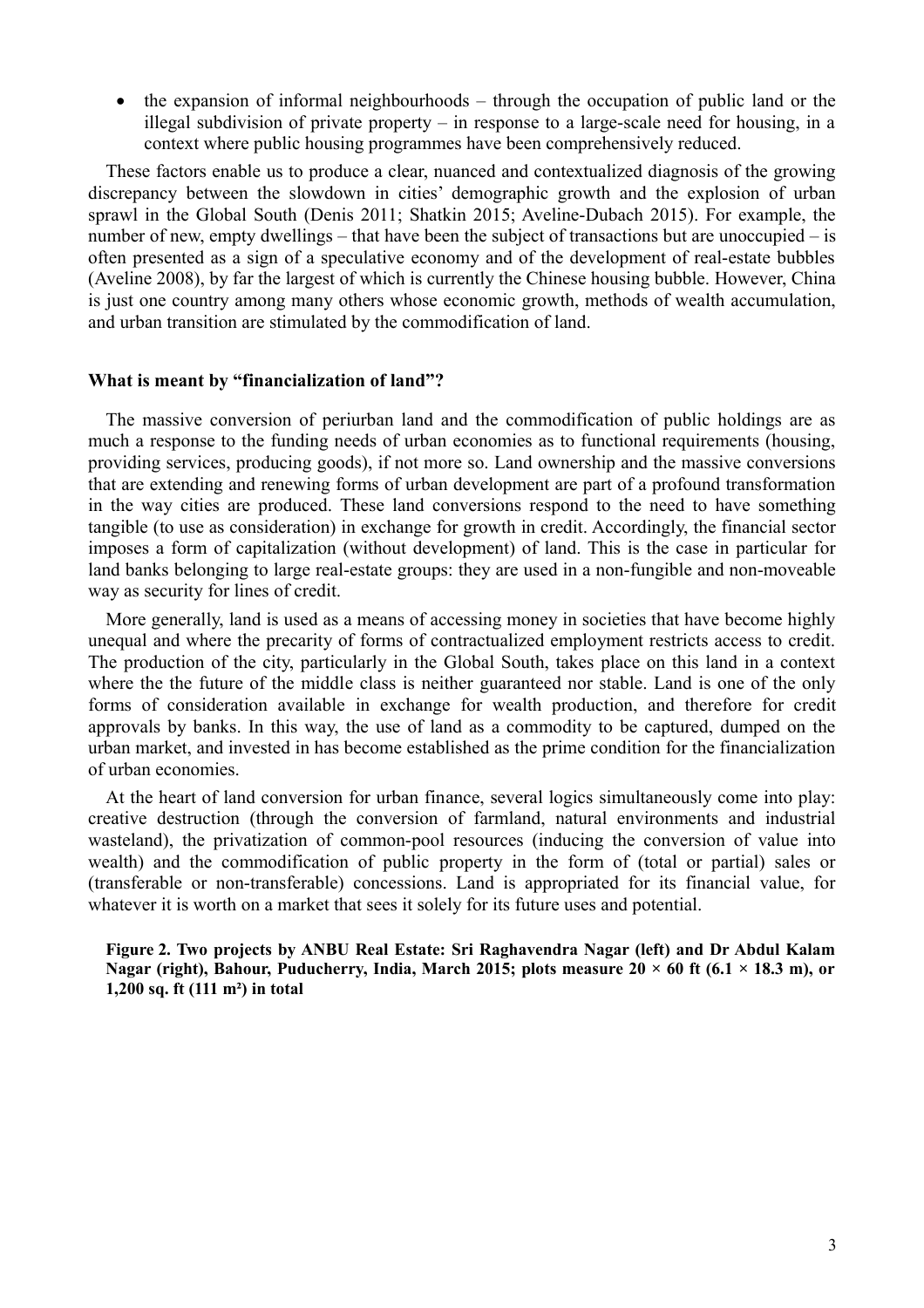

© Éric Denis.

#### **Land monetization for all**

This capture of land concerns not just the big institutional real-estate players but also the poorest households. It takes the form in particular of titling programmes that individualize and regularize ownership (*cf.* de Soto 2005, and his critics, notably Gilbert 2012), "evictions by the market" (Durand-Lasserve 2007), forced displacements, and rehousing operations (Raman 2015). The role and importance of land is central to the implementation of "slum-free city" programmes throughout the world. All of these actions clearly form a system in the competition for space in the city. It is also necessary to anticipate the unprecedented acceleration of illegal construction brought about by speculative motives and the stockpiling of land ownership opportunities with a view to boosting their rental and resale value (Sims 2013).

The monetization of land also concerns the poorest in society. They are essential actors in this process, which they use to counteract the chronic deficit of financial inclusion, and therefore their inability to borrow money, as well as the absence of social protection and the cost of eduction. In India, in 2011, only 35% of households had a bank account. Land monetization is therefore also a means of insuring against widespread uncertainty: land becomes a reserve for protecting capital – however limited – from inflation, and for facilitating borrowing. Micro-parcels of former farmland, grouped together and repurposed as housing-tract projects by small developers, or even by farmers themselves, become financial reserves that can, if necessary, be ceded (quite easily, almost like liquid assets) to pay for a wedding, for studies or for hospital fees, for example, just like the gold that these same populations seek to capitalize. In 2013, some 68% of Indian household savings consisted of gold, land and/or real estate.

This very powerful dynamic radically shakes up land use in whole villages, particularly in India. Vast swathes of fertile land are sterilized as a result and remain empty for years, sometimes even for a decade, essentially becoming wasteland while at the same time changing hands several times. Although unused, they have strong potential and therefore increase in value.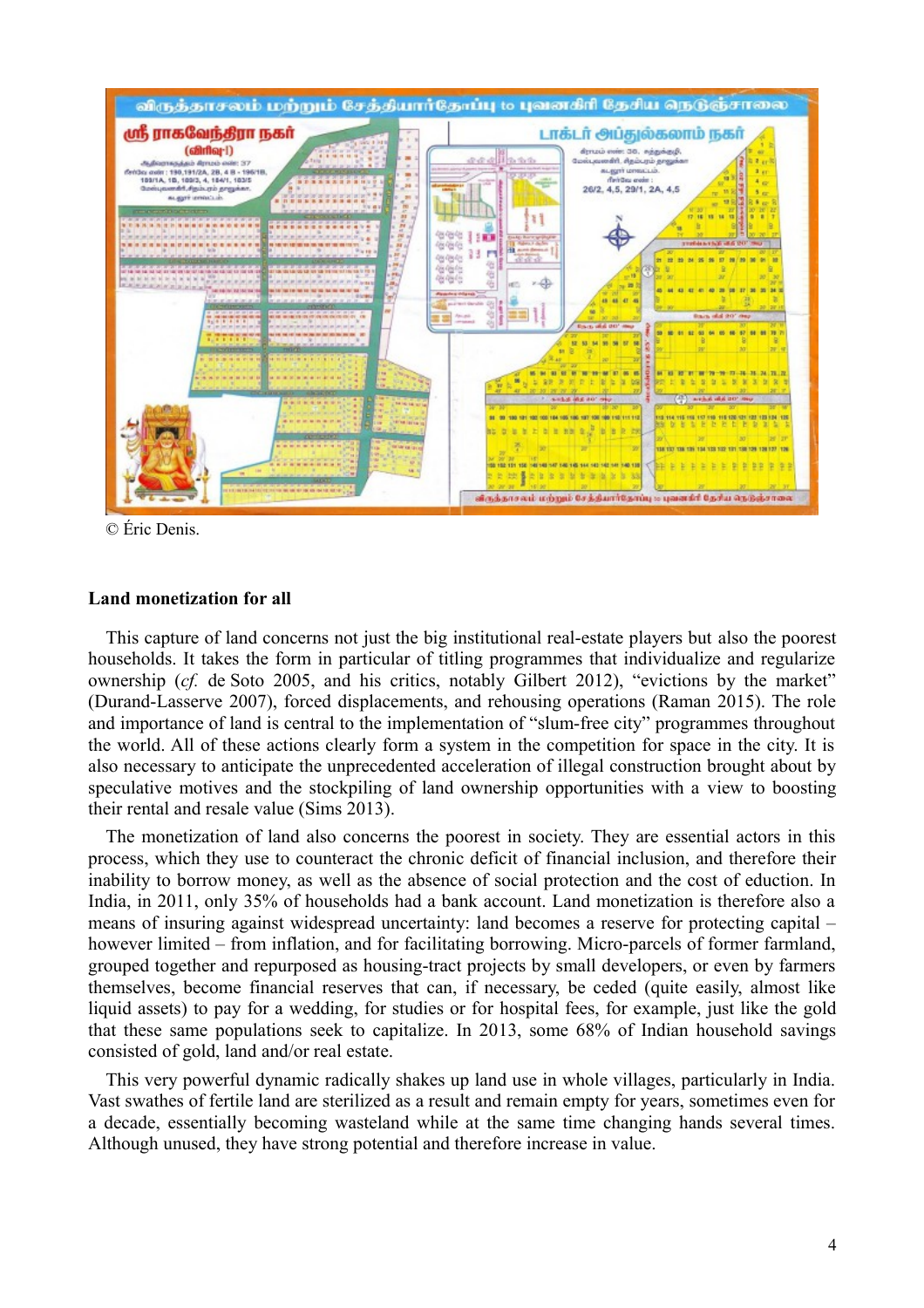#### **Conversion of farmland and questioning the limits of urban development**

In these contexts, using terms such as dispossession or expropriation is often difficult, particularly as resistance is not always observed on the part of those who are giving up their land. For multiple reasons, linked to harvest unreliability and falling yields, farmers are often quite willing to sell (Vijayabaskar 2010), or even become active agents of land conversion themselves by acting as developers. And yet this does not mean that land conversion, with its attendant social and environmental impacts, is "the necessary cost of economic growth" (Chakravorty 2013).

The powerful dynamics of land conversion complicate and aggravate urban environmental questions. These processes effectively sterilize large areas, including some of the most fertile land. They lead to the transformation and irreversible filling-in of reservoirs, drains and irrigation canals. They are therefore closely linked to environmental disasters and are often the cause of floods incorrectly blamed on climate change.

#### **Figure 3. VIP City, Kolathur, Tamil Nadu, India, March 2011 (plots that have been sold and resold, but still not developed as of February 2016)**



© Éric Denis.

These conversion trends take place in spaces situated between the urban and the rural, beyond the immediate peripheries of cities, particularly in Asia, in artificialized, densely populated environments that have long been known for their multiplicity of activities. The financialization of land is not only observed close to major metropolises; it also concerns the smallest towns and villages.

Land as a quasi-currency functions almost everywhere on the basis of the idea of a "desire for urbanity" and the possible transition to urban life without migration, in one's current place of residence. This raises the question of the limits of urban development and brings us back to the interpretation of Brenner's theory (2014) regarding the existence of "planetary urbanization" and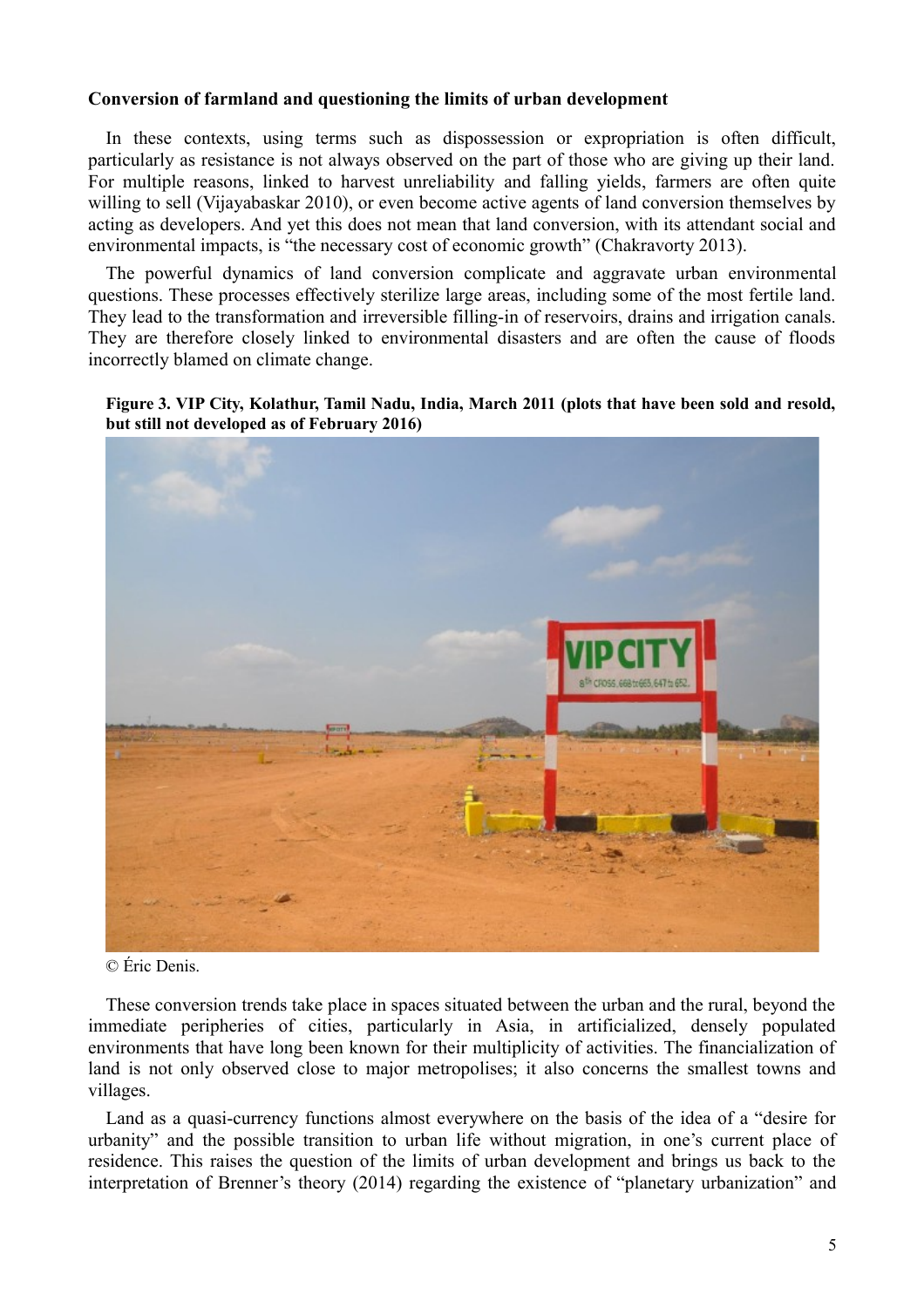the need to "study the processes of urbanization in their entirety", including outside cities. This also raises the question of a regulation of land use that better incorporates the joint control of environments classified as rural and urban into issues and landscapes that are increasingly convergent and interconnected. This presupposes the invention of development tools that transcend the sharp dichotomy between forms of legislation and urban and rural administrations.

#### **Bibliography**

- Aveline-Dubach, N. 2015. "Introductory speech", contribution to the conference titled "Land and real-estate dynamics: multidisciplinary perspectives on China and India's urbanization", Institut Français de Pondichéry, 17–18 July. Available online at the following URL: [http://halshs.archives-ouvertes.fr/halshs-01242576.](http://halshs.archives-ouvertes.fr/halshs-01242576)
- Aveline N. 2008. *Immobilier, l'Asie, la bulle et la mondialisation*, Paris: CNRS Éditions.
- Brenner N. (dir.) 2014. *Implosions/Explosions: Towards a Study of Planetary Urbanization*, Berlin: Jovis.
- Chakravorty, S. 2013. *The Price of Land: Acquisition, Conflict, Consequence*, New Delhi: Oxford University Press.
- Denis, É. 2011. "La financiarisation du foncier observée à partir des métropoles égyptiennes et indiennes", *Revue Tiers Monde*, no. 206, April–June, pp. 139–158. Available online at the following URL: [www.cairn.info/revue-tiers-monde-2011-2-page-139.htm.](http://www.cairn.info/revue-tiers-monde-2011-2-page-139.htm)
- de Soto, H. 2005. *Le Mystère du capital : pourquoi le capitalisme triomphe en Occident et échoue partout ailleurs*, Paris: Flammarion.
- Durand-Lasserve, A. 2007. "Market-Driven Eviction Processes in Developing-Country Cities: The Cases of Kigali in Rwanda and Phnom Penh in Cambodia", *Global Urban Development*, vol. 3, no. 1, pp. 1–14.
- Gilbert, A. 2012. "De Soto's *The Mystery of Capital*: reflections on the book's public impact", *International Development Planning Review*, vol. 34, no. 3, pp. v–xviii.
- Pritchard, S. B., Wolf, S. A. et Wolford, W. 2015. "Knowledge and the politics of land", *Environment and Planning A*, 16 September.
- Raman, B. 2015. "The Politics of Property in Land: New Planning Instruments, Law and Popular Groups in Delhi", *Journal of South Asian Development*, vol. 10, no. 3, pp. 369–395.
- Shatkin, G. 2015. "The real-estate turn in policy and planning: land monetization and the political economy of peri-urbanization in Asia", *Cities*, vol. 53, pp. 141–149.
- Sims, D. 2013. "The Arab Housing Paradox", *The Cairo Review of Global Affairs*, no. 11, autumn, pp. 38–42.
- Vijayabaskar, M. 2010. "Saving agricultural labour from agriculture: SEZs and politics of silence in Tamil Nadu", *Economic and Political Weekly*, vol. 45, no. 6, 6 February, pp. 36–43. Available online at the following URL: [www.indiaenvironmentportal.org.in/files/Saving Agricultural](http://www.indiaenvironmentportal.org.in/files/Saving%20Agricultural%20Labour.pdf) [Labour.pdf.](http://www.indiaenvironmentportal.org.in/files/Saving%20Agricultural%20Labour.pdf)

**Éric Denis** is a geographer and director of research at the CNRS (French National Centre for Scientific Research) within the Géographie-cités mixed research unit (UMR CNRS 8504). He conducts multidisciplinary research, alongside anthropologists and jurists, on informality and forms of negotiation and working-class settlement in cities in the Global South, particularly in Egypt and India, including comparisons of various metropolitan contexts (Chance2Sustain project, part of the European Union's Seventh Framework Programme for Research and Technological Development, or FP7). He has coordinated research into working-class access to housing in cities in the Arab world (*Popular Housing and Urban Land Tenure in the Middle East. Case Studies from Egypt,*